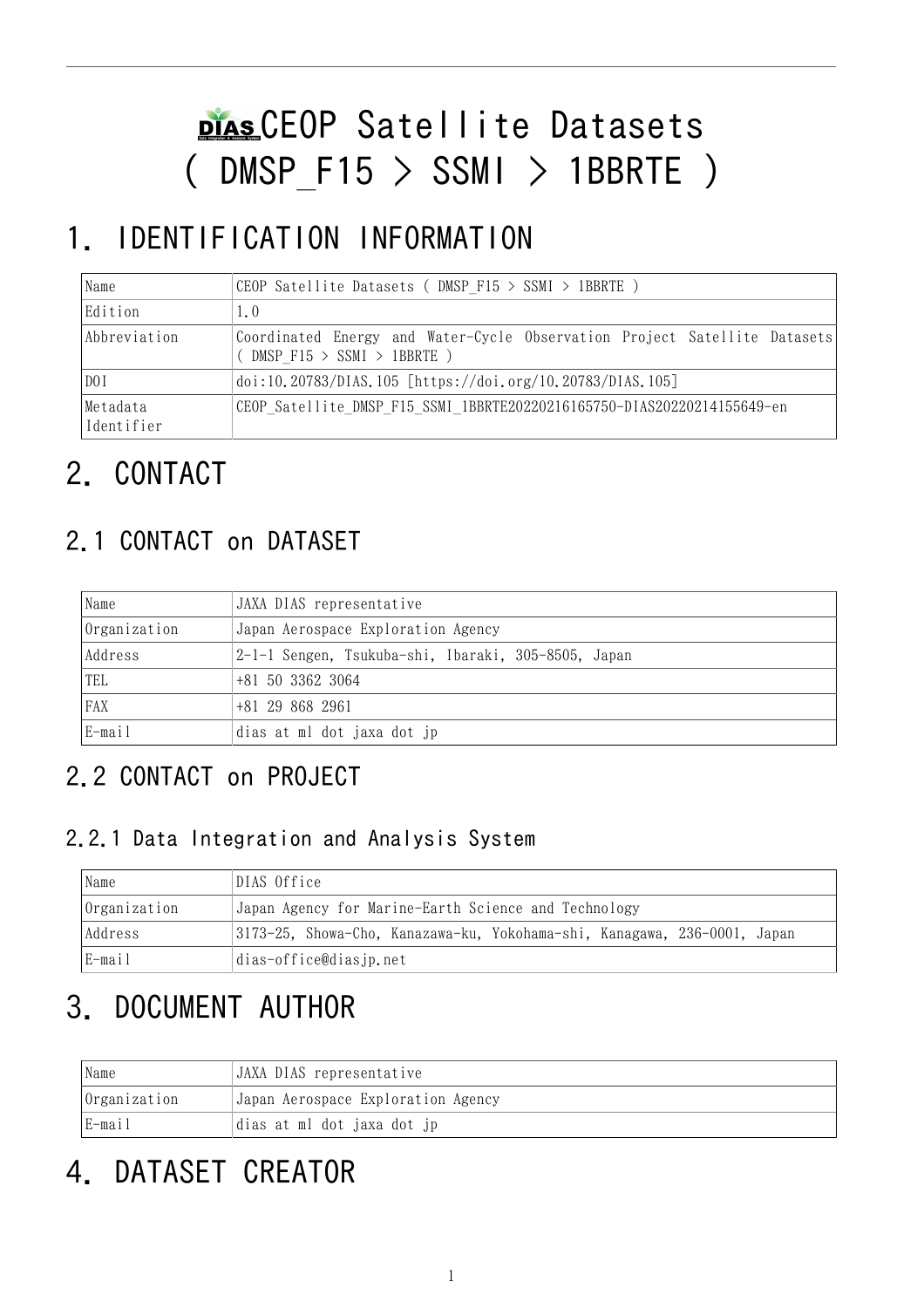| Name                | JAXA DIAS representative           |
|---------------------|------------------------------------|
| <i>Organization</i> | Japan Aerospace Exploration Agency |
| lE-mail             | dias at ml dot jaxa dot jp         |

#### 5. DATE OF THIS DOCUMENT 2022-02-16

# 6. DATE OF DATASET

creation : 2010-03-15

## 7. DATASET OVERVIEW

### 7.1 Abstract

Three scale-types of datasets observed by new generation of remote sensing satellites (including TERRA, AQUA, ADEOS-II) in addition to TRMM and DMSP series, which were providing enhancement of observing capabilities to quantify critical atmospheric, surface, hydrologic and oceanographic data during CEOP time periods are available. 250 km square snapshots of the highest resolution raw radiances (with geographic location, i.e. level 1) remote sensing data at the 35-51 in situ reference sites are archived.

■Mission

DMSP F-15

Defense Meteorological Satellite Program F-15

・Applications

The long-term meteorological programme of the US Department of Defense (DoD) - with the objective to collect and disseminate worldwide cloud cover data on a daily basis. (Primary operational satellite)

■Instrument

SSM/I

Special Sensor Microwave Imager

・Instrument Type

Imaging multi-spectral radiometers (passive microwave)

· Measurements & amp; amp; amp; amp; amp; Applications

Measures atmospheric, ocean and terrain microwave brightness temperatures to provide: sea surface winds, rain rates, cloud water, precipitation, soil moisture, ice edge, ice age.

- ■Instrument Measurements
- ・Product Level

L1B

・Product Code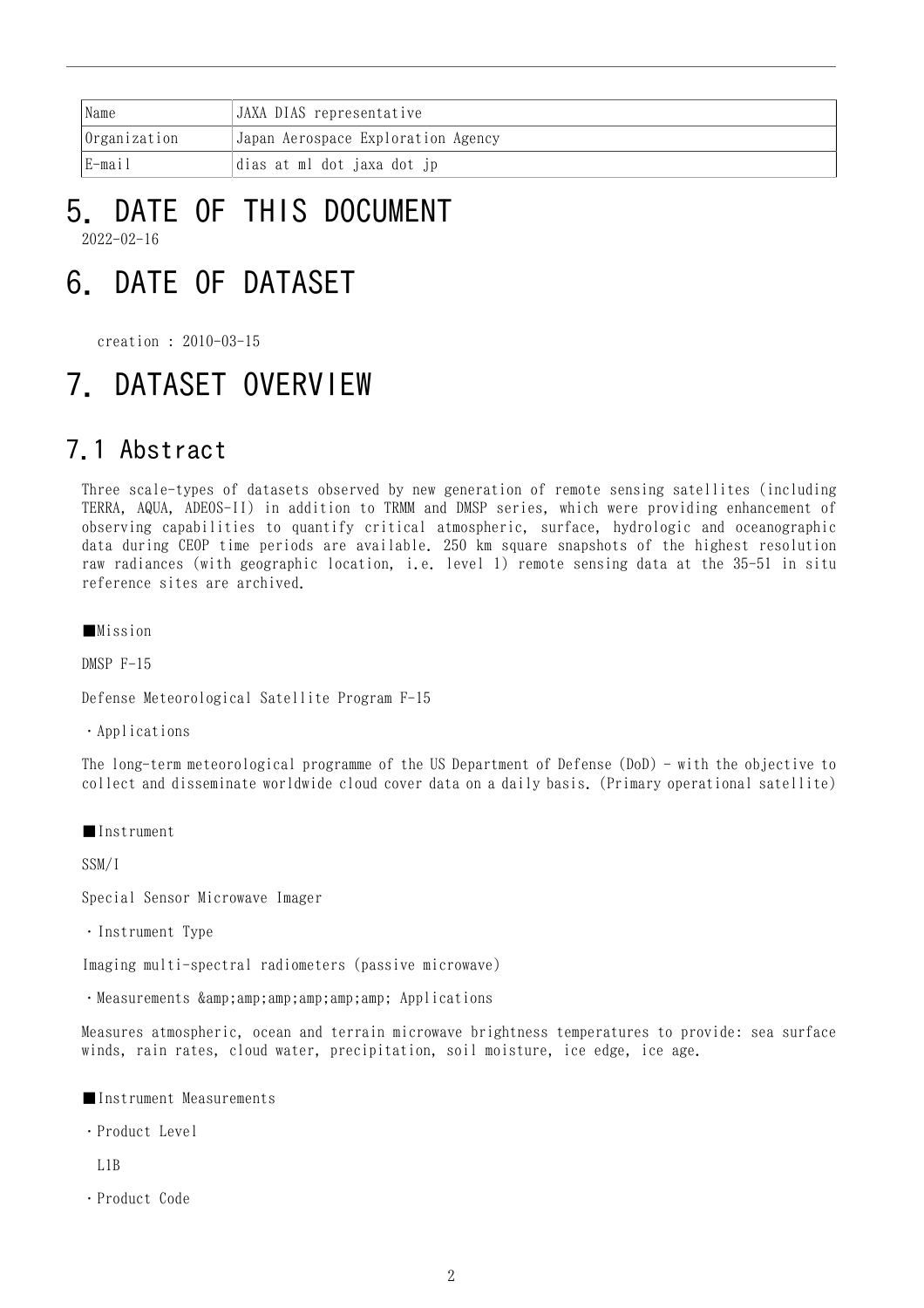1BBRTE

・Description

Brightness temperature

## 7.2 Topic Category(ISO19139)

climatologyMeteorologyAtmosphere

## 7.3 Temporal Extent

| Begin<br>Date | $2002 - 10 - 01$ |
|---------------|------------------|
| End Date      | $2011 - 12 - 31$ |

## 7.4 Geographic Bounding Box

| North<br>latitude      | bound $90$   |     |
|------------------------|--------------|-----|
| West<br>longitude      | bound $-180$ |     |
| Eastbound<br>longitude |              | 180 |
| South<br>latitude      | bound $-90$  |     |

## 7.5 Grid

## 7.6 Geographic Description

## 7.7 Keywords

### 7.7.1 Keywords on Dataset

| Keyword Type | Kevword                                                                               | thesaurus<br> Kevword <br>Name |
|--------------|---------------------------------------------------------------------------------------|--------------------------------|
| 'theme       | $\beta$ Spectral/Engineering > Microwave > Brightness Temperature $\beta$ CMD science |                                |

#### 7.7.2 Keywords on Project

#### 7.7.2.1 Data Integration and Analysis System

| Keyword Type | Keyword                                     | Kevword<br>Name | thesaurusl |
|--------------|---------------------------------------------|-----------------|------------|
| theme        | DIAS > Data Integration and Analysis System | No Dictionary   |            |

### 7.8 Online Resource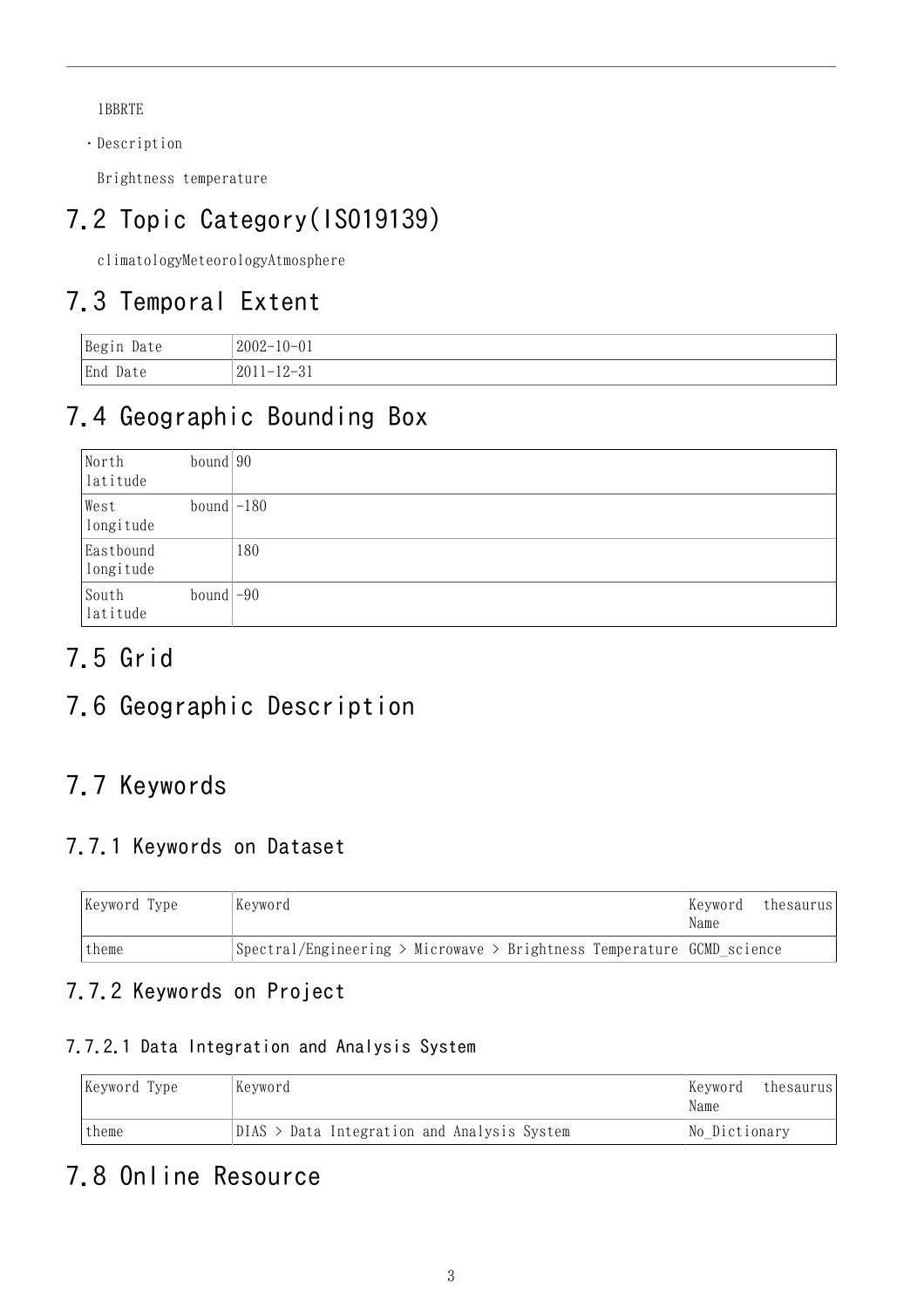CEOP : <http://www.ceop.net/> CEOP Model Output Archive : <http://www.eol.ucar.edu/projects/ceop/dm/model/> CEOP Model Output Data Gateway : <http://ceop.wdc-climate.de> CEOP Data Management : <http://www.eol.ucar.edu/projects/ceop/dm/> CEOP Model Data Gateway : <http://www.mad.zmaw.de/projects-at-md/ceop/> CEOP Model Center Documentation Table : [http://www.eol.ucar.edu/projects/ceop/dm/model/](http://www.eol.ucar.edu/projects/ceop/dm/model/model_table.html) [model\\_table.html](http://www.eol.ucar.edu/projects/ceop/dm/model/model_table.html) Multi-model Analysis for CEOP : <http://gmao.gsfc.nasa.gov/research/modeling/validation/ceop.php> MODIS : <http://modis.gsfc.nasa.gov/> AMSR-E : <http://sharaku.eorc.jaxa.jp/AMSR/index.html> SSM/I : <http://ghrc.nsstc.nasa.gov/> PR,TMI : <http://trmm.gsfc.nasa.gov/> AVNIR2,PALSAR,PRISM : <http://www.eorc.jaxa.jp/ALOS/en/index.htm> From CEOS Mission, Instruments, Measurement Database : <http://database.eohandbook.com/> MMI Wiki (Shibasaki Group) : <http://dias.csis.u-tokyo.ac.jp/dict/mim/index.php/SSM/I> MMI Wiki (Shibasaki Group) : [http://dias.csis.u-tokyo.ac.jp/dict/mim/index.php/DMSP\\_F-15](http://dias.csis.u-tokyo.ac.jp/dict/mim/index.php/DMSP_F-15) file download : <https://data.diasjp.net/dl/storages/filelist/dataset:105>

### 7.9 Data Environmental Information

## 7.10 Distribution Information

 $\vert$ name  $\vert$ version specification

## 8. DATA PROCESSING

## 9. DATA REMARKS

## 10. DATA POLICY

### 10.1 Data Policy by the Data Provider

1. No financial implications are involved for the CEOP satellite data exchange.

2. Commercial use and exploitation of CEOP satellite data is prohibited.

3. Any re-export or transfer of the original data received from the CEOP satellite data archive to a third party is prohibited.

4. The origin of CEOP satellite data being used for publication of scientific results must be acknowledged and referenced in the publication. Whenever CEOP satellite data distributed by the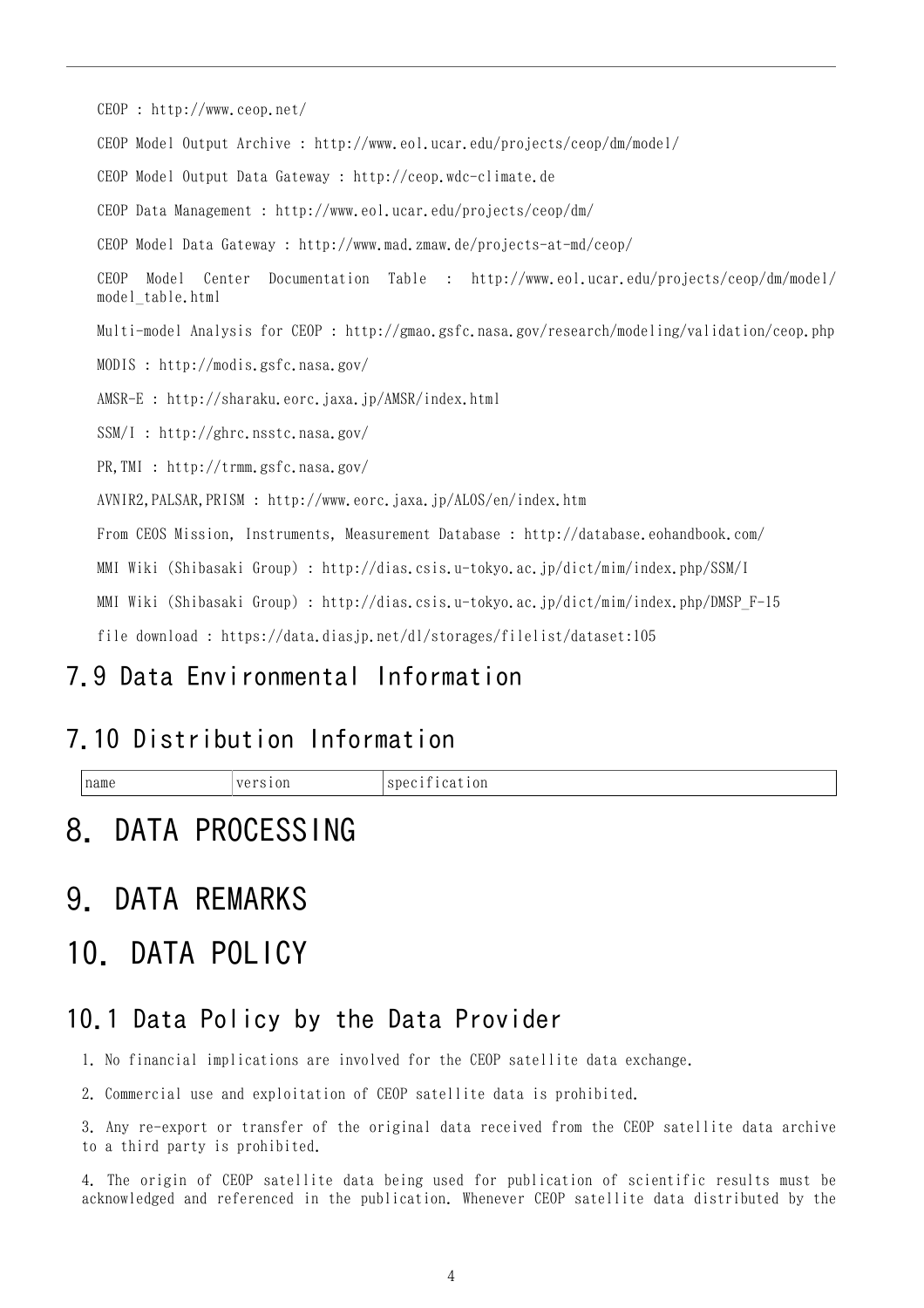CEOP satellite data archive are being used for publication of scientific results, the data's origin must be acknowledged as: ""The satellite data is provided under the framework of the Coordinated Enhanced Observing Period (CEOP)."" for the Coordinated Enhanced Observing Period data (2001 - 2004), and as: ""The satellite data is provided under the framework of the Coordinated Energy and Water Cycle Observations Project (CEOP)."" for the Coordinated Energy and Water Cycle Observations Project data (2005 ~).

5. Whenever CEOP satellite data distributed by the CEOP satellite data archive are being used for publication of scientific results, the author(s) shall send a copy of the respective publication, preferably in electronic form, to the CEOP satellite data archive (ceop@monsoon.t.u-tokyo.ac.jp) in order to build up a CEOP publication library.

Complete version of the CEOP Satellite Data Policy is http://monsoon.t.u-tokyo.ac.jp/ceop2/ satellite/guideline-info.html.

A minimum requirement is to reference CEOP as:

"The satellite data is provided under the framework of the Coordinated Energy and Water Cycle Observations Project (CEOP)."

for the Coordinated Energy and Water Cycle Observations Project data (2005),

and as:

"The satellite data is provided under the framework of the Coordinated Enhanced Observing Period  $(CEOP)$ ."

for the Coordinated Enhanced Observing Period data (2001 - 2004).

#### 10.2 Data Policy by the Project

#### 10.2.1 Data Integration and Analysis System

If data provider does not have data policy, DIAS Terms of Service (https://diasjp.net/en/policy/) and DIAS Privacy Policy (https://diasjp.net/en/privacypolicy/) apply.

If there is a conflict between DIAS Terms of Service and data provider's policy, the data provider's policy shall prevail.

### 11. LICENSE

### 12. DATA SOURCE ACKNOWLEDGEMENT

#### 12.1 Acknowledge the Data Provider

#### 12.2 Acknowledge the Project

#### 12.2.1 Data Integration and Analysis System

If you plan to use this dataset for a conference presentation, paper, journal article, or report etc., please include acknowledgments referred to following examples. If the data provider describes examples of acknowledgments, include them as well.